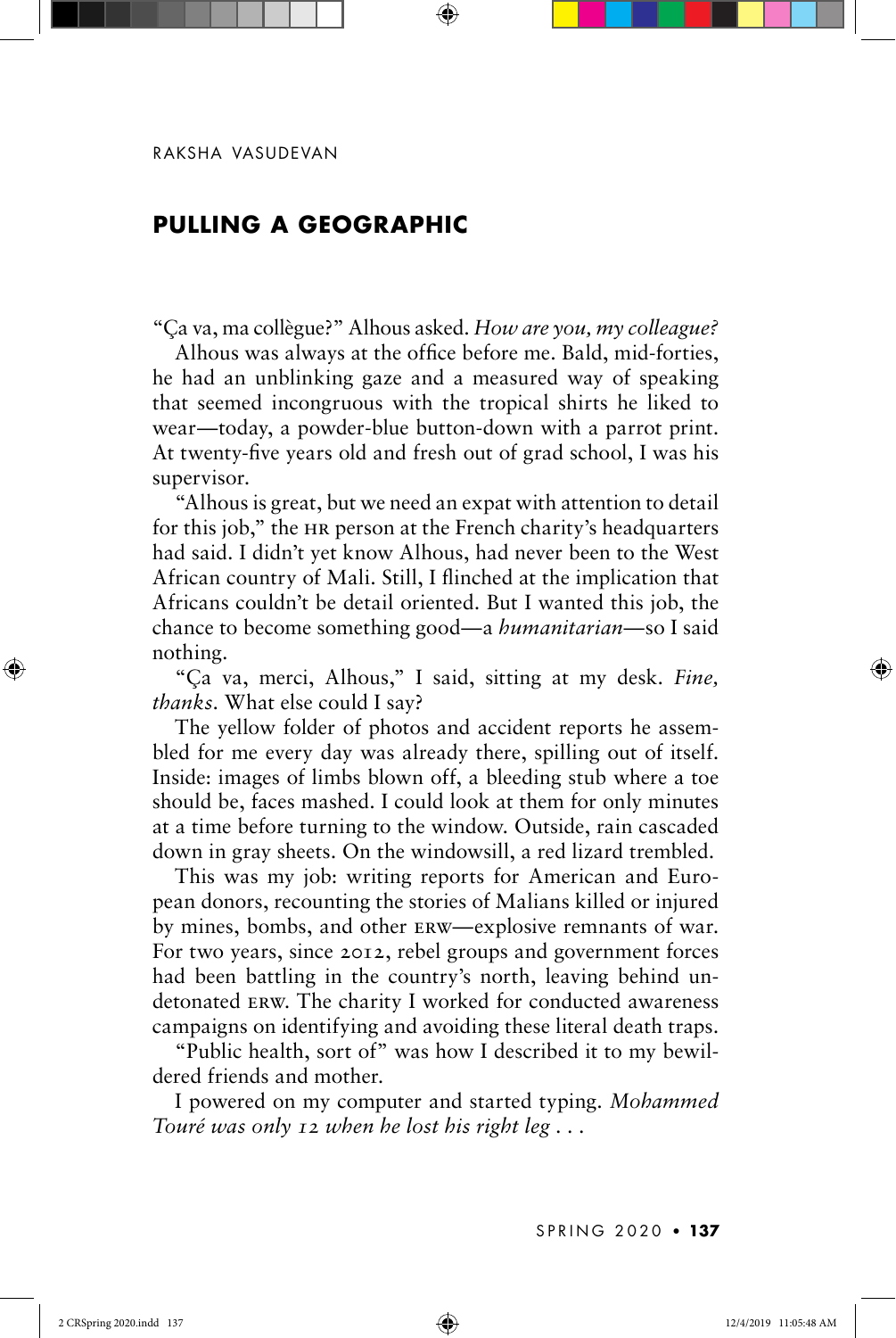A few weeks after I arrived in Mali, an email arrived from my father. It said only this: *I see you're in Africa now. You're in my prayers. Yours, Appa.*

⊕

The ceiling fan whirred against the thick heat of rainy season. *How did he know where I was? Why would he pray for me? Why now? He prayed?*

We hadn't spoken since his divorce from my mother a decade ago, dissolving a marriage arranged by their parents in India. From the start, my father was devoted only to Jack Daniel's a love that often led to his fist colliding with his bride's face. Twenty years, a daughter, and a move to Canada later, they finally divorced. When they did, there was no question about who I'd live with.

I didn't hear from him after that until last year, when he'd sent me a friend request on Facebook. His profile said he was living in Texas, but his timeline was a patchwork of elsewhere: images of white-sand Mexican beaches, the Grand Canyon, New Hampshire foliage in autumn. Sometimes he was in the pictures, sometimes he was smiling, always he was alone.

I deleted the email now just as I'd deleted the friend request then. Here in Bamako, I was six thousand miles from home, from the suburbs of Calgary where we'd last seen each other. And still, I couldn't escape him.

At the office, when the midday *adhan* sounded, Alhous unfurled his prayer mat on the white tile floor. I watched him covertly, admiring the absorption on his face—how he was here, amidst the fluorescent lights and gunmetal desks, but also someplace else.

"In praying, we leave ourselves to return to ourselves," I'd heard a Muslim scholar say. Envy had spiked within me then, as it did now. How wonderful it would be to escape yourself, your doubts and half-formed fears, without even leaving the room.

Soon, it was lunchtime. All forty staff ate around a large round table in the cafeteria, all Malian except for me and Benoit, a tall, thin Frenchman, the *grand chef*—big boss—of the office. Amid the chatter and yells of "passez le piment!" (*pass the hot sauce!*), I was quiet, pretending to concentrate on removing the tiny bones of the *filet de capitaine,* the meaty fish caught fresh from the Niger River. Here, my brain felt coated in *mafé,*  the gummy peanut sauce used in stews, unable to keep up with

## **138** •COLORADO REVIEW

↔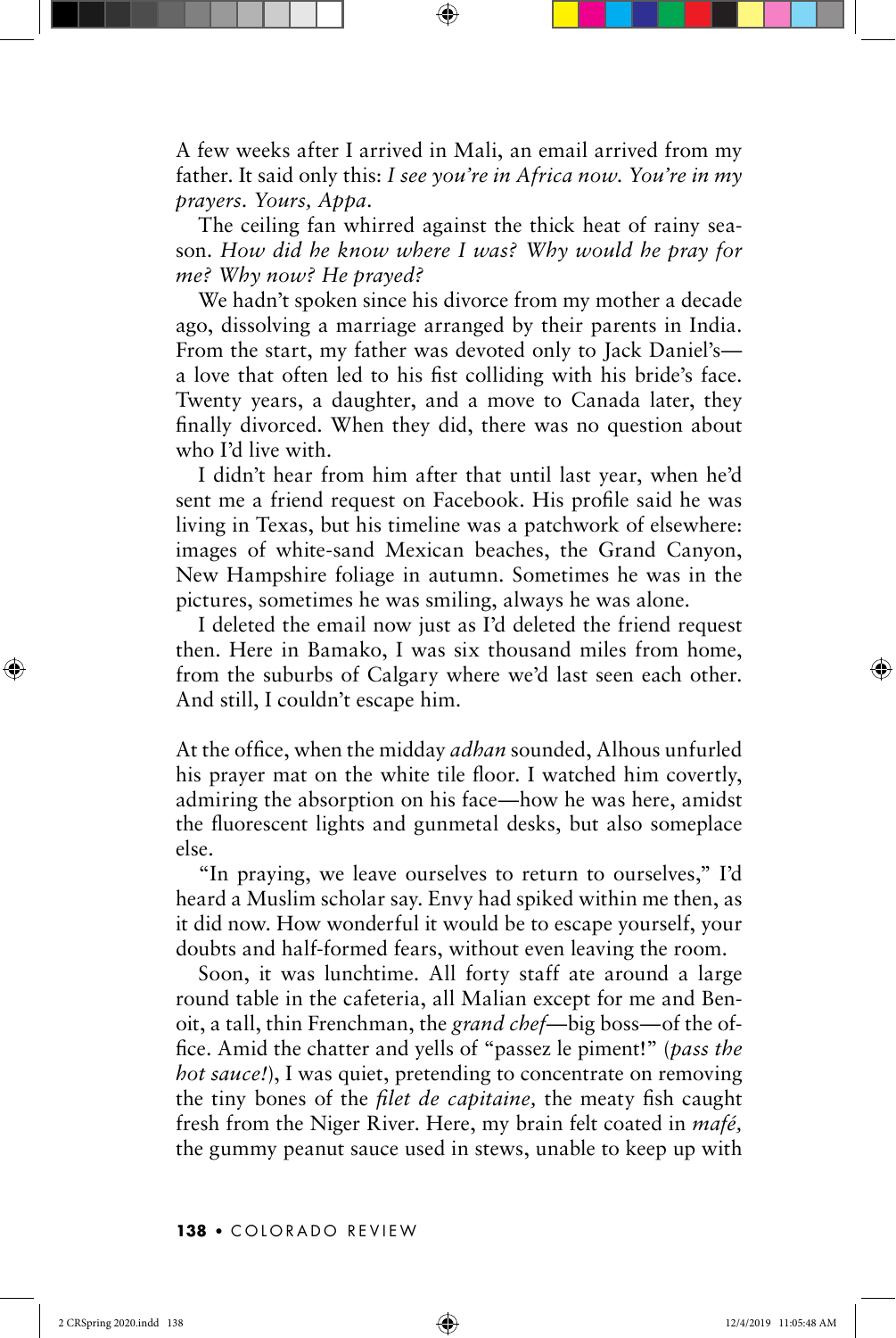the rapid-fire French, always missing the jokes and nuance. At times, I felt ten years old again, a new immigrant in a mostly white suburb, shy, nervous to speak and admit my Indian accent.

"Tu es fatiguée," Alhous remarked nearly every day, his face expressionless. I couldn't tell if he pitied, scorned, or felt absolutely nothing toward me.

I *was* tired but couldn't admit it, reluctant to appear the pampered foreigner, exhausted by daily life in his country. "Ça va, ça va," I always responded.

And that was also true: I *was* fine. At least I had my escapes. After work, passing kiosks selling airtime, gated government compounds, and women hawking soda and hibiscus juice from round bins balanced on their heads, between the motorbikes, lemon-yellow taxicabs, and gleaming Range Rovers, I could forget myself. Smells of diesel, roasted goat meat, and sewage walloped me, and I welcomed them. And the fashion—women styling in bright-patterned *pagnes* and towering heels, men outfitted in embroidered tunics and distressed leather messenger bags—cosmopolitan, fly, *très chic,* every sidewalk here a runway. The polyphony of Bamako was all-consuming if you wanted it be, and I did.

I got to the guesthouse as the first streaks of honey yellow appeared in the sky. Too early, I lay down on the thin mattress in my room. Staring up at the white mosquito net, I felt heaviness bloom inside me like a flower, unfurling all the way into my toes. Every day here was engulfing, a harmattan wind sweeping away all that came before; in its aftermath, numbness cocooned me. Every night, I fell asleep with the lights still on, a Nigerian soap opera playing on the tv. When I mentioned this to my mother, the line hummed with silence.

Finally, she said, "That's exactly like what your father used to do."

The move to Canada when I was ten had been my father's decision.

"Where's Canada?" I asked.

"As far as you can imagine" was all he said.

I didn't want to imagine far, didn't want to imagine anything outside our life in Chennai, where we lived with my grandparents and Chitra, our maid, in a two-story home that smelled of the jasmine tree out back. But for as long as I could remem-

2 CRSpring 2020.indd 139 12/4/2019 11:05:48 AM

⊕

↔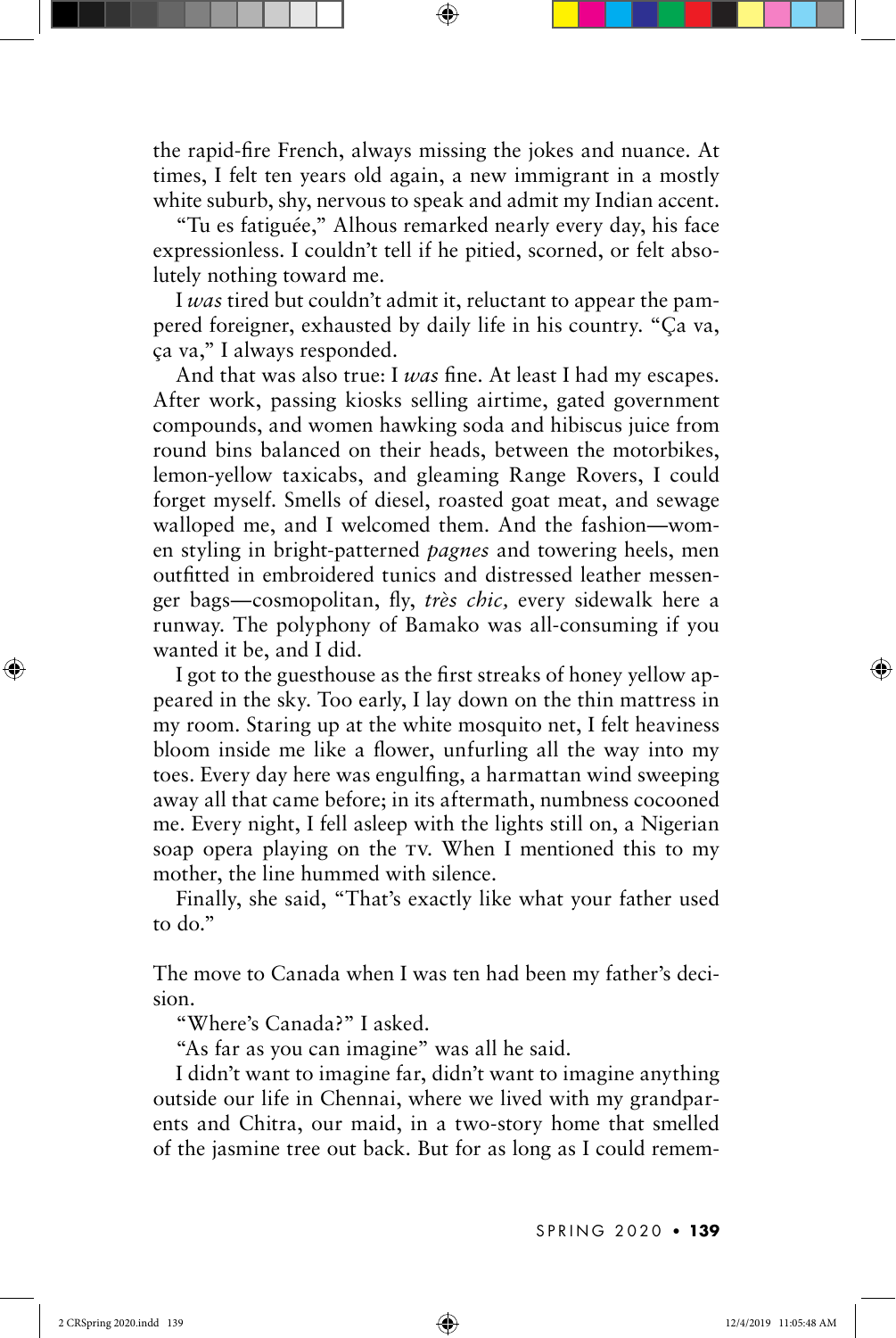ber, my father emanated discontent. It was in his long, terrible silences, in his breath that smelled of cigarettes and betel nut. Mostly, it was in his eyes, even during family vacations to Thailand, New Zealand, Malaysia—the way they were always glassy and unfocused, as if he weren't really there. He seemed as incapable of being happy in those places as he was on the way home, devouring the in-flight magazines and whiskeys on ice, already planning his next escape.

⊕

Kids yelled it out, voices shrilled by excitement: "Toubab, toubab!" A rare sighting.

I heard adults whispering it too, although never to my face. *If the toubab got angry, who knows what could happen,* I imagined them thinking.

 When Alhous explained that *toubab* was the Malian name for a white person, I could only blink at him, stunned. Like my father, I was pale for an Indian but could never pass for white in Canada, my dark hair too thick and frizzy, my skin too umber. The label of *toubab* should have been reassuring, like a spell allowing me to become anyone I wanted here. Yet somehow, it felt more like a curse.

I had a third name here too: the office driver, Ali, baptized me "Aicha."

"You're in Mali now, so you need a Malian name," he declared.

Ali was tasked with driving toubabs around to make sure we didn't get robbed. He seemed to be afraid of nothing: not flatbeds carrying longhorn cattle that suddenly veered into our lane, not potholes like craters, not roads that simply disappeared into red earth. But he admitted he used to be afraid of toubabs.

"Our parents used to say, if we didn't behave, the toubab would eat us!" he laughed.

Toubab was white. Toubab was powerful. God or monster. Maybe both.

Our first years in Canada were jigsawed with frustration for my father. For eighteen months, he couldn't work, his degree from one of India's most elite engineering colleges deemed worthless in our new country. After thousands of dollars spent getting "recertified," he finally found a job where he reported to far younger colleagues who couldn't pronounce his name.

Soon, he started drinking more—and swimming. He'd al-

#### **140** •COLORADO REVIEW

⊕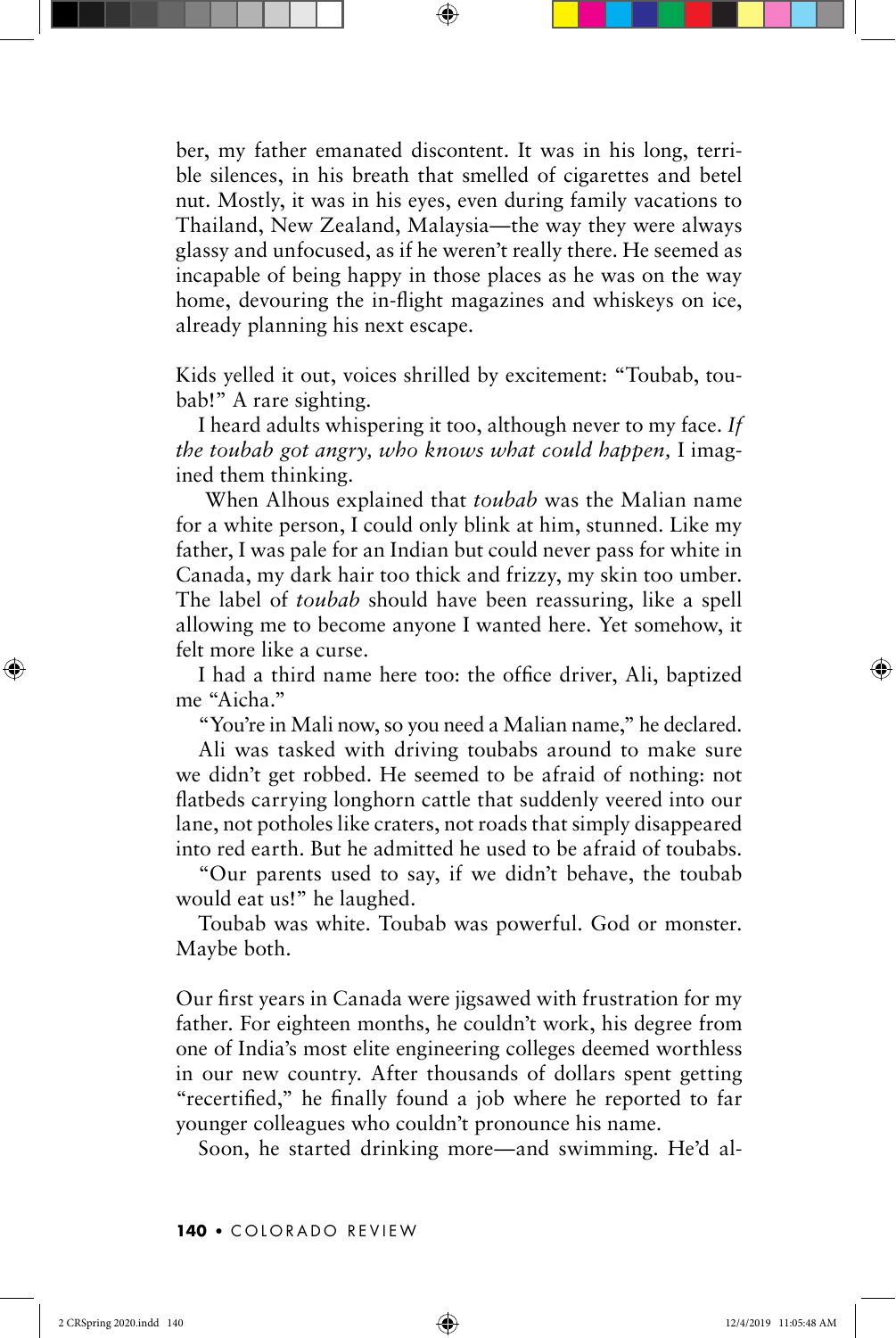ways been an excellent swimmer, growing up in Chennai, a coastal city, wading in the Indian Ocean before he could walk.

⊕

There's a photo of us in the ymca pool in Calgary when I was eleven, a year after we arrived. In the photo, he's upright, holding my hands as I float. We're smiling at each other. I almost don't recognize us: we look so pleased. So peaceful.

Somehow, in the years that followed, I forgot those lessons entirely, my body becoming awkward and fearful in water. In the guesthouse in Bamako, there was a small pool in the back the size of a trampoline. Sometimes I got in, gripping the edges with both hands and letting the rest of my body float. When thoughts of my father surfaced, as they always did—*Is this why he loved it, this freedom? Did he still swim? Did he think of us underwater?*—I got out.

Four months after I arrived in Mali, Alhous invited me to join his family for *Eid-al-Fitr,* the breaking of the fast. I suspected the invitation was his way of saying thanks: during Ramadan,

I too had skipped lunch, sipping water only when I was alone, away from the eyes of those also abstaining from liquids. I didn't tell him the truth, that although in the beginning I'd done it out of solidarity, as the days went on, I came to enjoy hunger's

*Only the memory of her silhouette remained, convex at the back with another liferally the memory of her sil-<br>bouette remained, convex***<br>***at the back with another***<br>***life, pitching a gossamer pa-***<br>***rabola into the bleak waters.* 

hollowness, the feeling of a body purified, cleansed of its sins.

Ali drove me to Alhous's house, on the other side of the Niger River from the guesthouse. Now dry season, the river looked low and dull brown, its banks baked yellow. But fishing pirogues still bobbed; on one, a woman balanced on its upturned tip, a baby strapped to her back. As I watched, she threw a net into the water, the mesh arcing out before slowly sinking. Then, we crossed the bridge and she vanished from sight. I turned, craning my neck, hoping to catch another glimpse, but it was too late. Only the memory of her silhouette remained, convex at the back with another life, pitching a gossamer parabola into the bleak waters. Already, I knew her image would return every time I ate filet de capitaine.

↔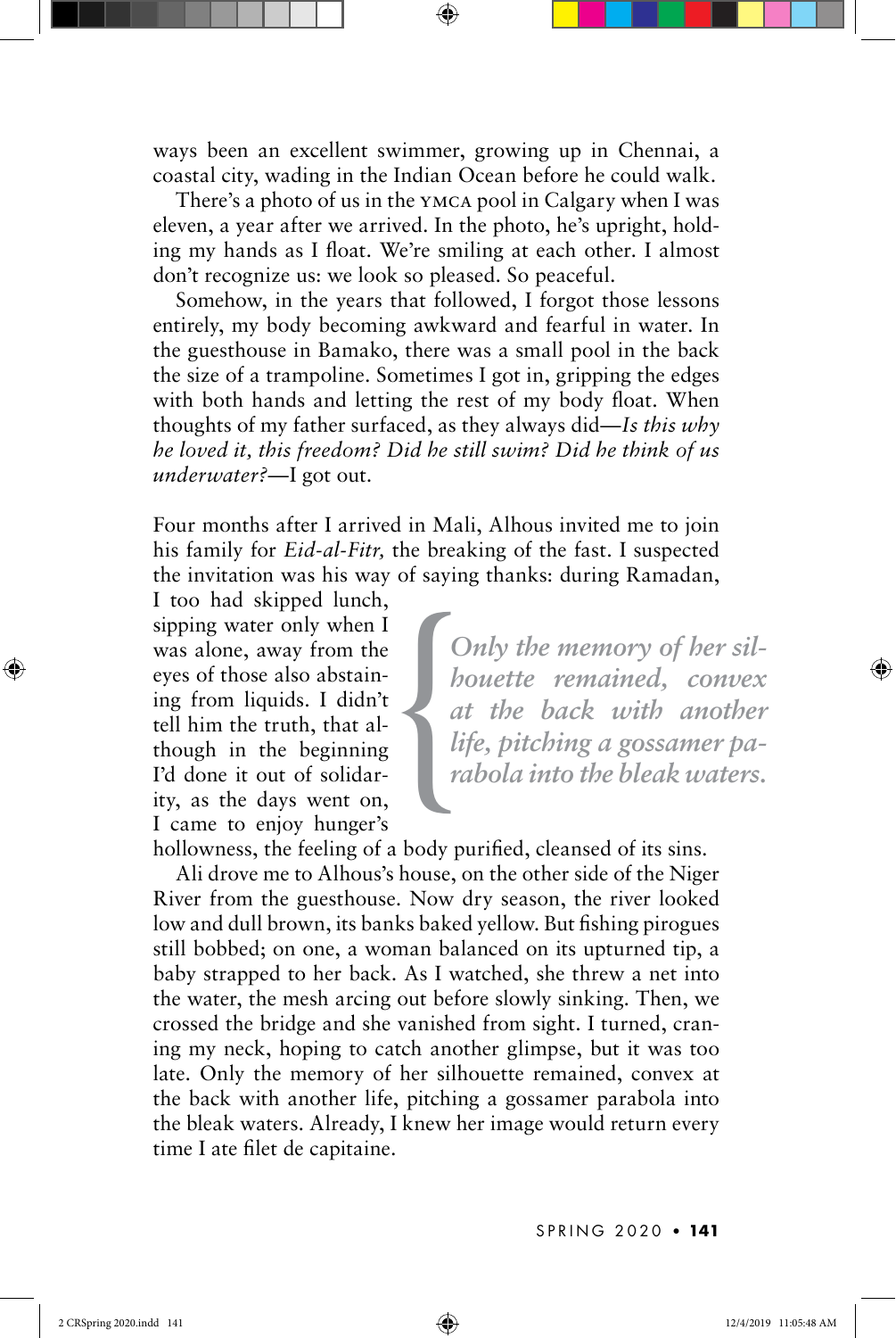When we arrived at Alhous's house, a whole roasted goat, muscles and limbs and even fur in some places still intact, was skewered on a giant metal stick laid across the courtyard. My stomach twisted. Alhous rushed to greet us, looking festive in glossy purple *bazin.* 

"Ma collègue, tu es la bienvenue," he said. *You are welcome here.* Typical Alhous, I thought, smiling. Formal even at a party. He handed me a plate of pink goat meat and fried plantain before hurrying off again to greet other guests.

I found a spot on the straw mats spread out in the courtyard next to Fatima, a middle-aged woman with somber almond eyes. She was one of the staff who took the photos and gathered the accident reports I wrote about. Once, when I'd asked her if she found her job difficult, she'd shrugged and said, "La violence était partout au nord. J'en ai l'habitude." She'd grown up in the north of the country, epicenter of both the current conflict and previous rebellions by Tuareg separatists. Still, it was jarring to hear she'd become used to witnessing violence—that such aberrations had almost become routine.

We sat silently as she ate and I pushed the food around on my plate. The sun was sinking, sending tangerine ribbons snaking across the sky. Someone placed hurricane lamps on the ground, the flames lighting the bougainvillea clinging to the courtyard walls a neon pink. I looked at Alhous's house, a one-story, redbrick structure with iron roofing. I needed desperately to use the bathroom but didn't want to ask, reluctant to enter further into Alhous's life and home; somehow, I sensed I'd reached a limit.

On the other side of the courtyard, Ali and Alhous sat on plastic chairs, laughing about something. It was the first time I'd seen Alhous relaxed, the professionalism he wore so tightly now slightly loosened. Next to him, his wife, voluptuous in pink pagne fabric, was looking at me. I wondered if Alhous ever complained to her about me, the way my father raged to us about his colleagues.

"I could never be as far from my family as you are," Alhous had said to me a few days after we'd met. I'd felt sorry for him then, pitying that he was so bound to a place, unable to let new terrains enlarge his life. But now, as his wife smiled at him, as his young daughter hugged his leg, and he beamed, looking almost boyish, I saw he had no need for other geographies.

## **142** •COLORADO REVIEW

⊕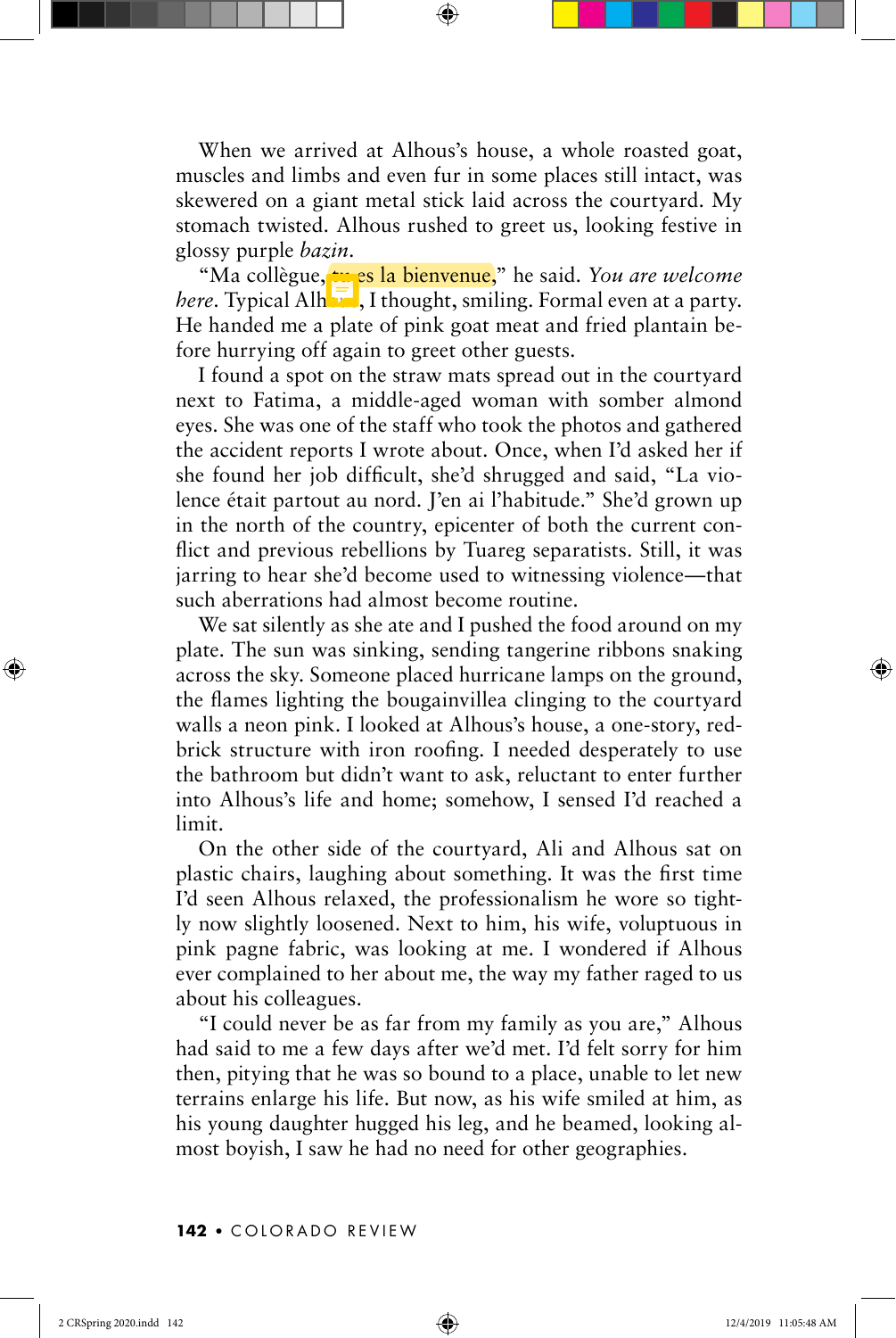*La violence était partout.* My father, my appa, passed out drunk in the backyard. My mother, my amma, indigo bruises on her arms, her left eye, and once, her neck.

——

⊕

*The violence was everywhere.* On a much smaller scale, contained within the borders of our family. The first country I'd known.

At work, I looked for any chance to go to "the field," where the real work happened. With the sky still gilded by dawn, we drove out of Bamako, open-air markets and soaring concrete monoliths giving way to verdant marshes. Eventually, the green turned into red and beige, laterite cliffs and sand, thatched huts and adobe homes.

As the sky warmed to blue, we arrived at the IDP camps, the temporary homes of "internally displaced people." Like refugee camps, but for people displaced within their own country after war came to their doorsteps. White tents with "UN" printed in block letters sat in neat rows, stretching into the rust plains. My Malian colleagues, led by Alhous, filed out, standing by water pumps and in the shade of thorn trees, dispensing brochures and advice on identifying and avoiding bombs, mines, or missiles that might still be scattered around the residents' former homes. I came to recognize the sounds of "it might look like wood or a toy" in Bambara, the most widely spoken local language.

Often, my colleagues drew huge crowds, kids play-fighting each other, adults clutching yellow jerry cans to refill at the water pump. Some nodded along with interest; others wore blank looks, shifting listlessly. It was hard to tell if they truly feared the erw or if the sessions were just a respite from the monotony of camp life: waiting for food, waiting for news about family members. Waiting to go home.

On those days, my job was to photograph the crowds for glossy donor reports. Sometimes I took photos, which I showed no one, of the things people had salvaged and carried with them over hundreds of miles: a teddy bear, a brightly woven prayer mat, the Qur'an. Once, Alhous caught me photographing a tube of lipstick fallen on the ground. Thankfully, he said nothing, just gave me a long, curious look before turning away.

Those evenings, back in my room, I looked at the things I'd

⊕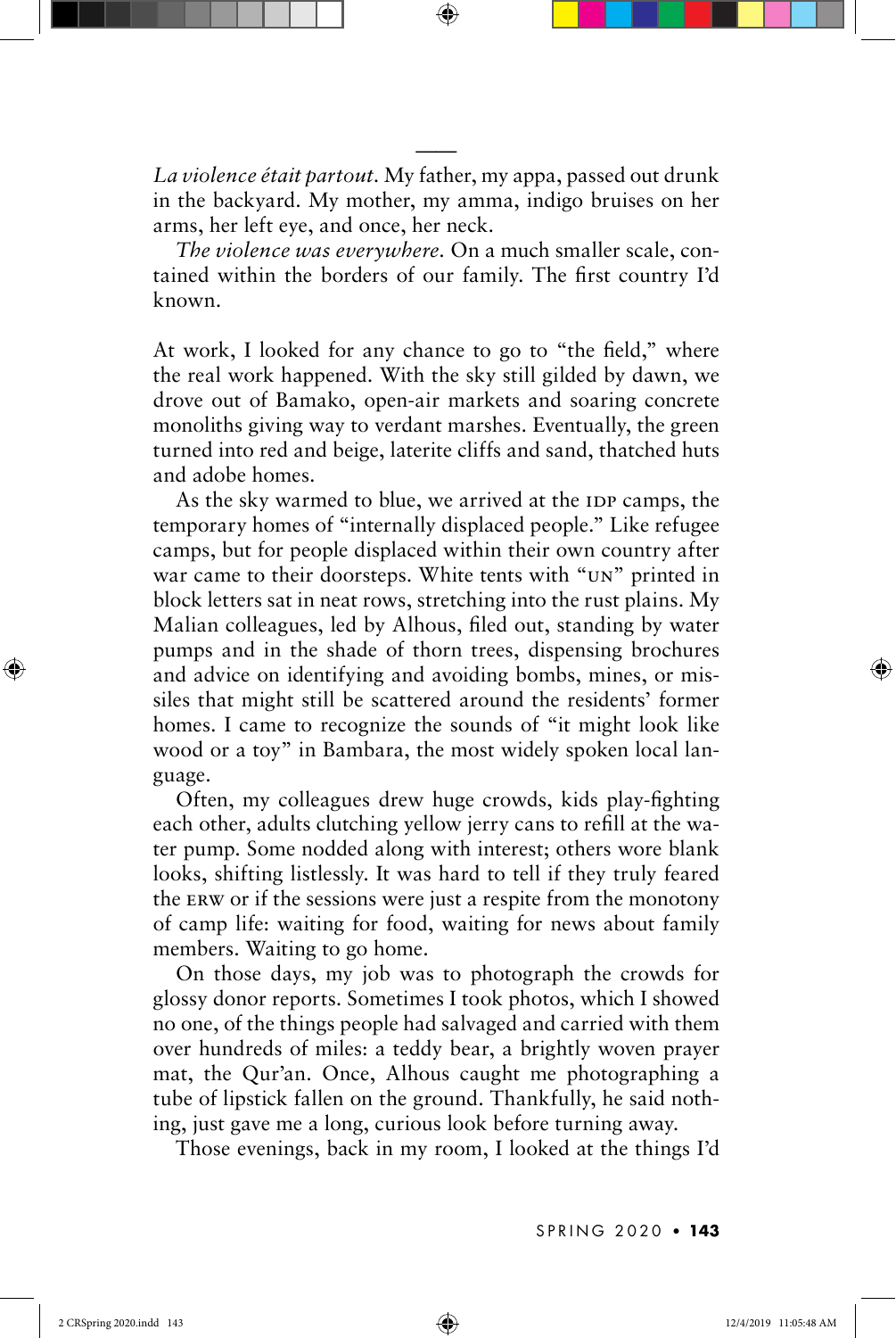brought from home: dog-eared copies of *The Shell Collector*  and *Beloved;* a photo of my mother on the Chennai beach when she was my age, before she met my father, laughing and lifting up her sari as the ocean washed her feet; another photo of her and me in our backyard, a month after their divorce, smiling amidst grass long and littered with dandelions.

⊕

I was happy with what I'd brought, and it had been to  $\mathbb{R}$  sy to make those choices. After all, I knew I could—and would—return. Nothing forgotten was lost for me.

No wonder they called me toubab, privilege shining brightly through my pale skin.

My father became sober when I was a teenager. A few weeks after he quit drinking, he drove alone to Jasper National Park to see the northern lights, a spectacle he'd long dreamed of seeing. When he returned, there was a period of calm: for weeks, he didn't raise his voice, didn't ball his hands into fists.

"It was like looking into another world," he said, smiling. And my mother and I hoped a better world had arrived. For days, she hummed the Carnatic songs of her childhood; I played Spice Girls on my boom box. Our house, usually deadly silent, came alive with melody.

But that winter, the sky thickened into a carpet of gray that stayed, unrelenting, for months, and whatever peace my father had felt under that other sky, translucent pink and milky green, crumbled. Soon, plates were again smashed against walls; my mother's cheeks again reddened by slaps she didn't see coming. After the divorce, when I refused to see him, Steve, his sponsor at AA called me, pleading, saying how much I meant to my father. "He talks about you all the—"

I hurled the phone at the floor, where it bounced and lay on its side, infuriatingly intact. I didn't believe I meant anything to my father, but I did believe Steve knew sides of him—humble, vulnerable—I'd only glimpsed. Why couldn't those parts of him have lived within our home, with us?

*Might as well be going to Timbuktu,* my father used to say on long drives. Growing up, Timbuktu was synonym for remoteness, possibly not even real. When Alhous explained—as he always had to explain things to me—that *Tombouctou* was not only real, an ancient city in the very north of Mali, but also a

## **144** •COLORADO REVIEW

⊕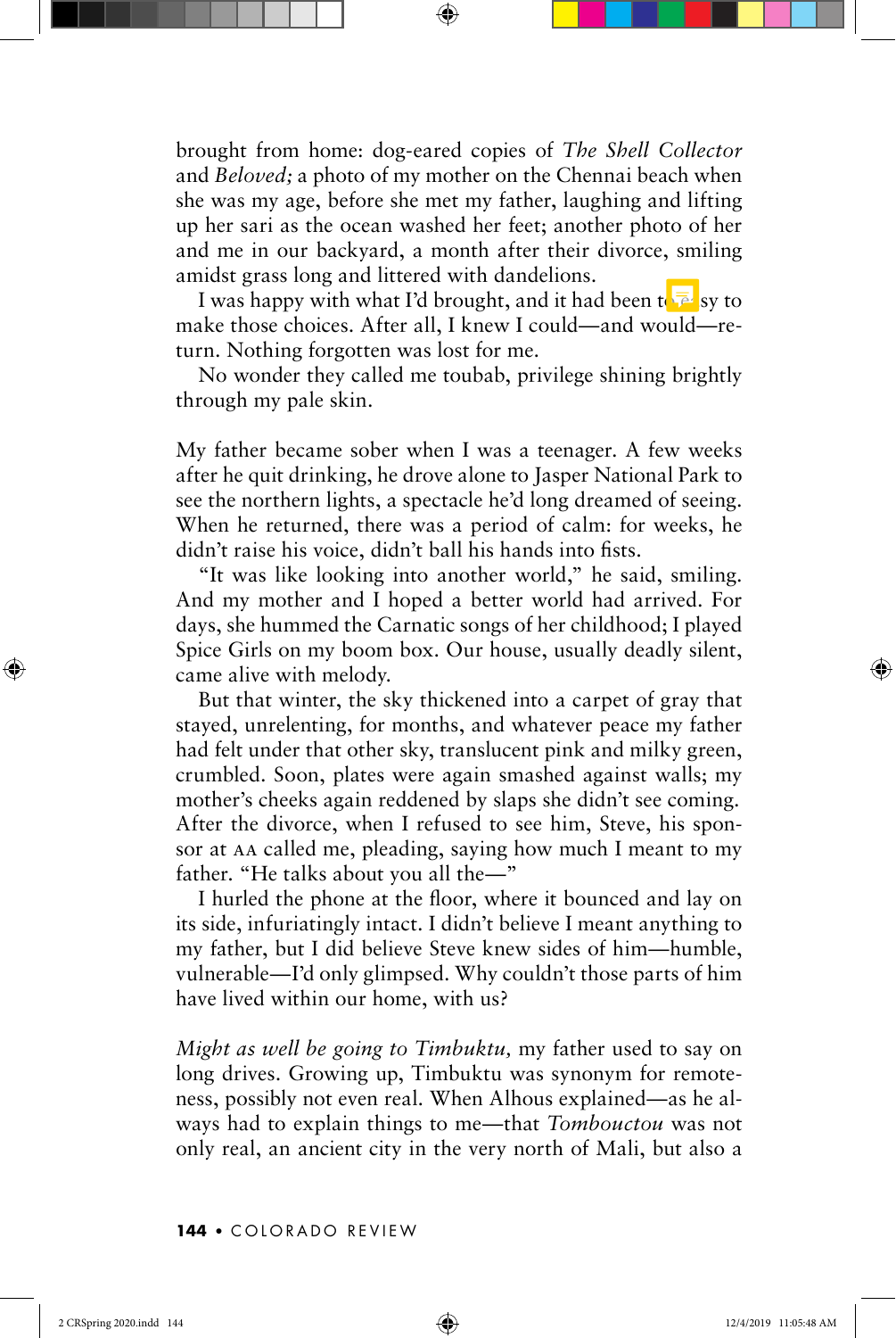sacred site for Muslims, my face went hot with shame. It seemed Alhous and I each had a role to play here—he my patient and knowledgeable guide, I the ignorant toubab. I hated it all the more for not knowing how to change it.

We flew north from Bamako in a tiny un plane, seats shuddering from the engine. Below us, the Niger River curved through green deltas and into the Sahara Desert. Descending into Tombouctou, we saw stone and mud-brick buildings with walls and roofs missing; in other places, only piles of rubble. The conflict had barely ended in the area, now littered with erw.

In the city, sand seemed to occupy every available space, collecting between buildings, threatening to overtake the roads. Already, I could feel the particles between my teeth. On the way to the IDP camps, we passed camels, their riders' faces wrapped in indigo or olive-green turbans precisely to keep out sand and the immense heat.

Soon, we neared the region's three famed mosques that Alhous had told me about. Built in the thirteenth century from limestone, wood, and dried mud, the pyramid structures were huge, capable of holding thousands of worshippers, and astonishingly elegant, their lines clean and regal.

"You've never seen anything like it, *n'est-ce pas?*" Alhous asked, smiling proudly. Indeed I hadn't.

At the camps, skinny goats lazed around tents and domed huts fashioned from mud, grass, and animal hide. Stories of people maimed or killed by mines or by the rebels themselves

flowed too easily. One woman showed me the bullet holes in her husband's once-white, now red-streaked, *boubou,* the robe worn to Friday prayers at the mosque. I clicked, clicked, clicked, not allowing myself to think. Here, it felt like

*Here, it felt like thoughts could disappear into the horizon, perhaps returning as something else: a scorpionda disappear into the*<br>*could disappear into the*<br>*horizon, perhaps returning*<br>*as something else: a scorpion, a baobab tree, maybe a starling.* 

thoughts could disappear into the horizon, perhaps returning as something else: a scorpion, a baobab tree, maybe a starling. Maybe this type of landscape—desert flatlining into sky, heaven and earth blurring—was what Alhous pictured when he prayed. *We leave ourselves to return to ourselves.*

2 CRSpring 2020.indd 145 12/4/2019 11:05:48 AM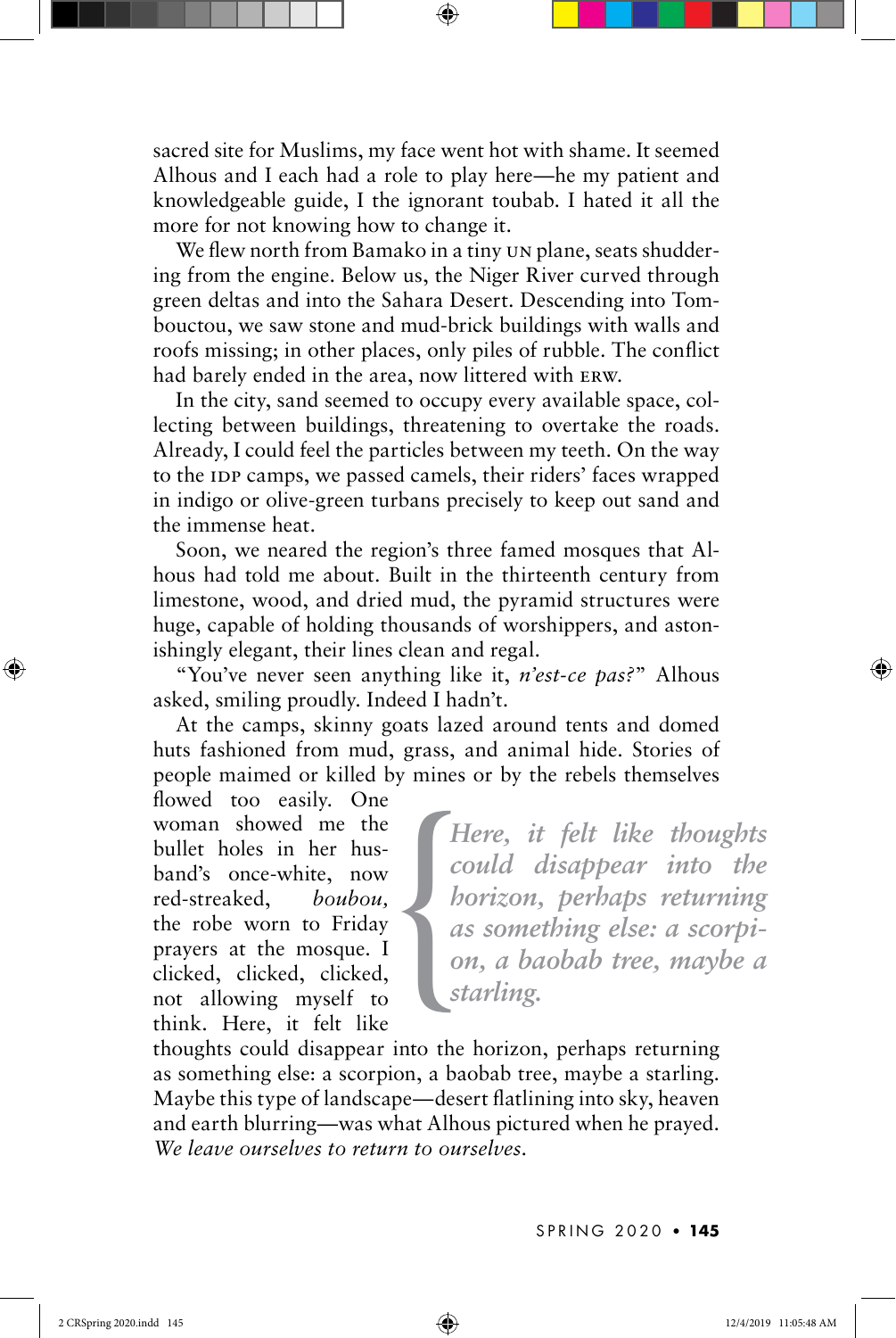At one point, Alhous called me over. Next to him stood a lanky boy, ten or eleven years old, in a faded T-shirt and shorts. His right leg was missing. He leaned on crutches that had been crudely fashioned from tree branches.

⊕

"He found a black ball near his house and threw it," Alhous explained. "When he woke up, he was in the hospital."

I swallowed. "What's his name?"

Alhous turned to the boy, who looked terrified, and asked him in Bambara.

"Amadou," the boy said.

I took out my notebook, writing down his name and the story of his accident that would soon be used to elicit money from across the world. Then, because I knew I had to, I pointed to my camera and raised my eyebrows at him. When he nodded, I crouched down so the photo would be at eye-level. *Click.* 

Before he could ask, I turned the screen toward him so he could see himself. As he stared at the photo, his face seemed to fall apart, jaw loosening, eyes widening then shutting, as if to block out what he'd just seen. Did he have a mirror at home? Maybe this was the first time he'd visually confronted his altered body—and life.

He moved to walk away but was slowed by the ends of his crutches sinking and sliding in the sand. My head dropped. I looked at the camera that I still held and fought the urge to smash it, bury it where it couldn't be found.

The sun burned the back of my neck when a hand appeared in my vision. Looking up, I saw Alhous. His face was grim but also kind. I took his outstretched hand. When I got up, Amadou was gone, disappeared into the shifting sands.

That evening, Alhous and I sat outside the guesthouse, the chill of the Sahara at night washing over us. The city relied on a generator for electricity that was switched off at sunset. Now the only light came from the sky, jammed with stars like a velvet jewelry box overflowing with pearls. *Like looking into another world*—my father's words echoed. Usually, I'd be frustrated that thoughts of him found me even here, a place so remote I hadn't believed it to be real. But this time, his words—the beauty he'd seen, its impossibility for our world—rang true: the cosmic map above us was supernatural, magnificent, unbearable. After the day's violence, this interstellar splendor appeared grotesque.

## **146** •COLORADO REVIEW

⊕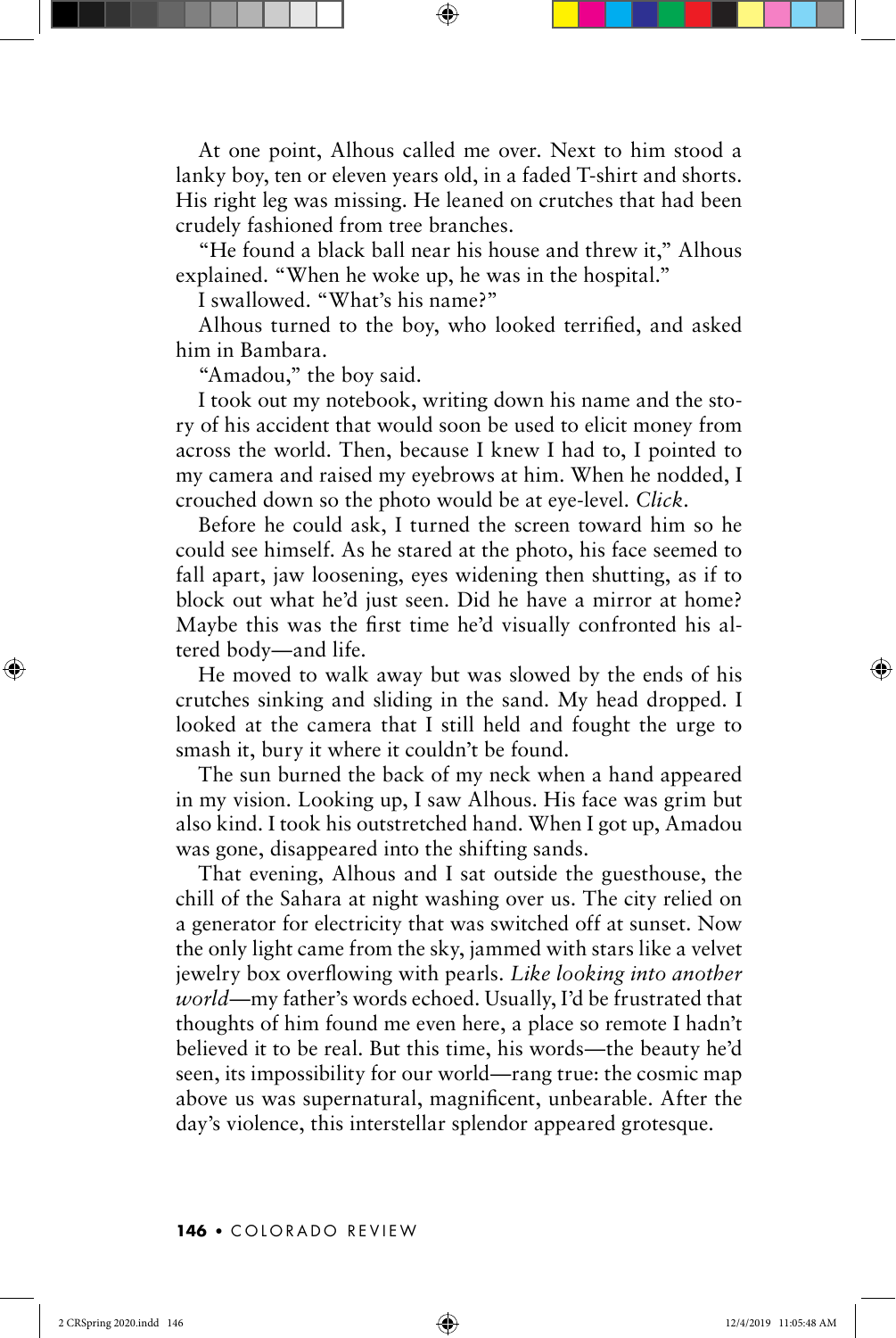"Bearing witness is the key to change," a professor of mine had said, and I'd believed it. Now I wondered whose or what change was at stake.

⊕

That night, I dreamt of my father driving us unsteadily down an endless road, the scent of whiskey stinging my nostrils. And when I awoke, I felt crushingly the same as ever: anxious, unsure about my worth here or anywhere in the world. I'd thought this job would confer goodness onto me—that by helping people avoid death I would save not only them, but also myself. Instead, redemption felt more distant than ever, its coordinates eternally undecipherable.

A few weeks later, rainy season returned to Bamako, heavier than last time, streets melting into muddy rivers, winds bending palm trees, the guesthouse pool flooding. One night, awakened by sounds of the house being smashed in, I rushed outside, only to see ripe mangos hitting the blue stucco roof, shaken from the trees circling the guesthouse. As rain sleeted down and mangos plopped in small golden explosions, I stood transfixed, smiling at this strange nocturnal beauty. I hadn't known how badly I'd needed to see something like that: a loveliness light and small, like a child's. A loveliness utterly of *this* world.

Back in my room but no longer able to sleep, I surfed the internet, mind midnight-hazy. Somehow, I landed on an essay on addiction. The author, a former alcoholic herself and widely traveled, described the tendency among some alcoholics to relocate when they first became aware of their problem. In new places, they imagined their addiction would be less or disappear together. By "pulling a geographic," they hoped to travel to a better version of themselves.

I read the passages over and over, searching for a different way of understanding. But the truth was there, unavoidable: all along, I'd thought my father had been trying to escape his life with us, but with every trip, every move, he'd also been trying to flee his addiction. To draw himself improved on the blank canvas of a new setting. But even when he'd found sobriety, there was no outrunning the violence that had become braided into him. For him, it wasn't fight *or* flight—it was always both.

And there was also this: after all those years of not speaking to him, of putting thousands of miles between us, I couldn't es-

SPRING 2020• **147**

⊕